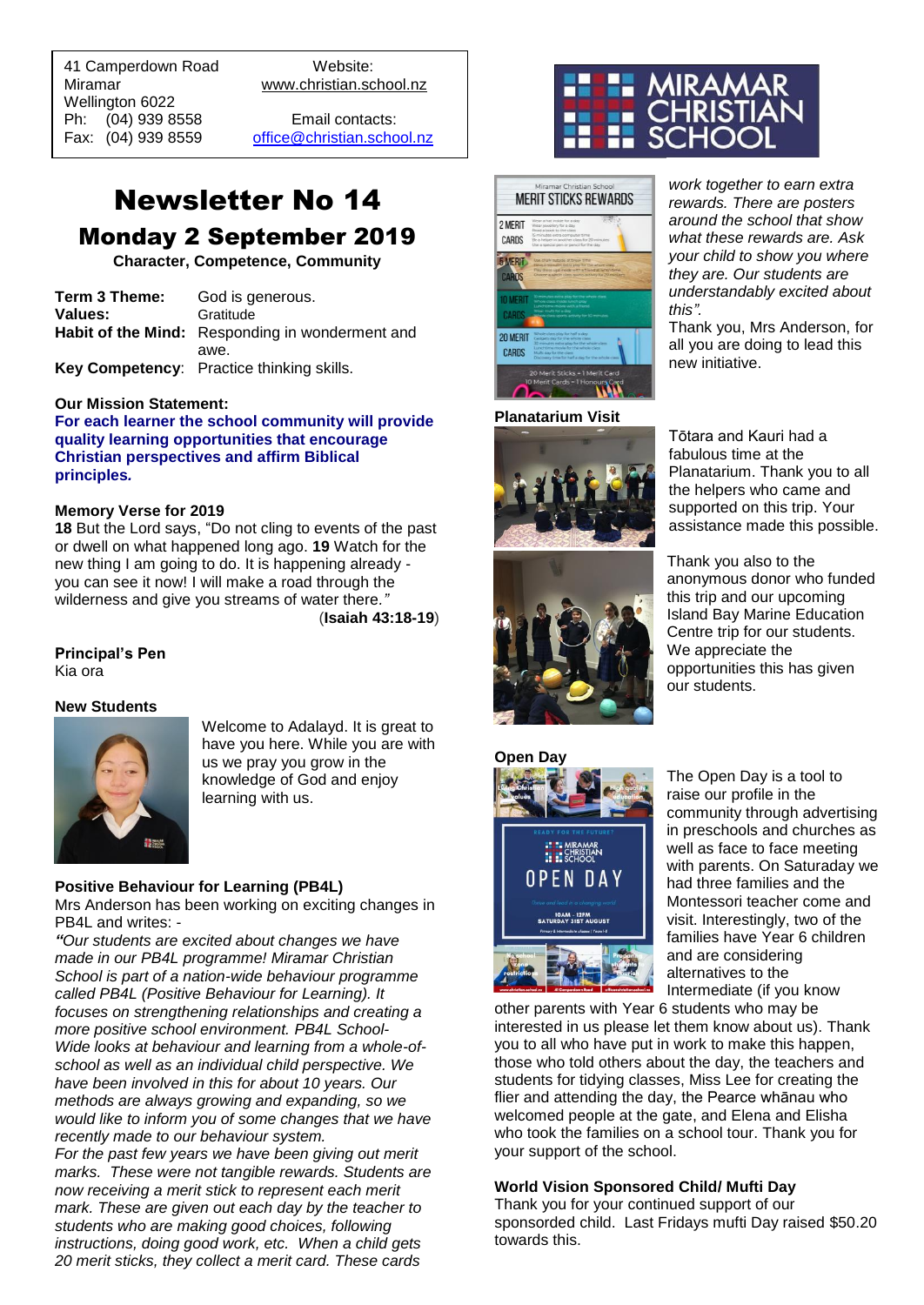#### **Upcoming Events and Activity**

#### **Island Bay Marine Reserve TOMORROW**



The whole school will visit the Island Bay Marine Reserve tomorrow, Tuesday 3rd September. We are looking forward to getting together for this. We have had an amazing number of responses to come on this trip.



Year 1&2 to bring carseats tomorrow.

The weather forecast is looking good which means we may get out on the rock pools as part of this trip. Students are to wear their **PE uniform**. If your child has **gumboots** it would be a good idea to bring these too. Please ensure boots are named. If your child is in Year 1 or 2 please remember to bring in your child's **carseat**.

#### **Feathers and Fun Concert -** *6pm, Thurs 19 Sept*



Please mark the above date in your diary. You don't want to miss this one.

The students and many of our whanau have been working hard to get things ready for our Feathers and Fun Concert.

This is a concert we would love all family and extended whanau to enjoy.

Our main performance is at 6pm.

We do have a dress rehersal performance at 10am on the same day which preschools and Maranatha Christrian School have been invited to.





If you cannot make the 6pm performance and wish to attend the 10am dress rehearsal please let me know.

Thank you to all the parents that have been helping with our art work.

Your support is invaluable. We will be looking for some parents who can support students during the performances.

Zelda is looking for parents to help with baking which will be sold at the concert**.**

#### **Health/Puberty Consultation – Y6-8**

We have rescheduled this information/consultation evening to **6:30pm** on **Thursday 26 September 2019**. At this meeting we will outline the content of the sexuality unit we plan to teach and answer any questions you may have. This unit will be taught from a Christian perspective. A separate notice will come home detailing this. Please mark this date in your diary. We need at least one parent from each family to attend this meeting please. If you are unable to make this meeting and want to talk about this please contact either myself or Emma. If you do not want your child taught sexuality education you are welcome to ask that they are withdrawn for these lessons.

#### **Prayer points: - Thank God:**

- 
- For our new student Adalayd.
- For the three families who came to visit our school on the recent Open Day.
- For the learning opportunities students have had and are about to have with trips.
- For the blessing that comes from those who support the school in practical ways.
- For the knowledge our God is generous.

#### **Please pray: -**

- Our school would honour God in all we do.
- For our students to gain maximum learning from trips to the Island Bay Marine Education Centre and Maranatha Christian School.
- For sustained ideas, creativity, energy and enthusiasm for the Feathers & Fun Concert.
- For Teachers, Principal, our Board and The Peniel Trust to make wise decisions for our staff and students.
- For people to step forward to partner with Zelda as she leads APT and divine guidance plus enthusiasm as they begin to plan events.
- For the families who visited on our Open Day that they will understand the value of Christian schooling offered by Miramar Christian School and they would make the right choice about where to send their children.
- For **Pre-school**s who are considering whether to bring children to our Feathers and Fun Concert.
- For our school to continue to have an open stance and look for ways to bless others.

For our prayer students and their families: - **Week 5:** Hazel, Mary, Dandi **Week 6:** Makayla, Daniel, Chirag

Thank you for your commitment and prayers.

Blessings and nga mihi nui **Kaye Gillies Principal**

#### **2019 Invoices**

Invoices for **School Costs, Term 1 PE Programme and Swimming Lessons** are now **OVERDUE.** We ask you pay these as soon as possible.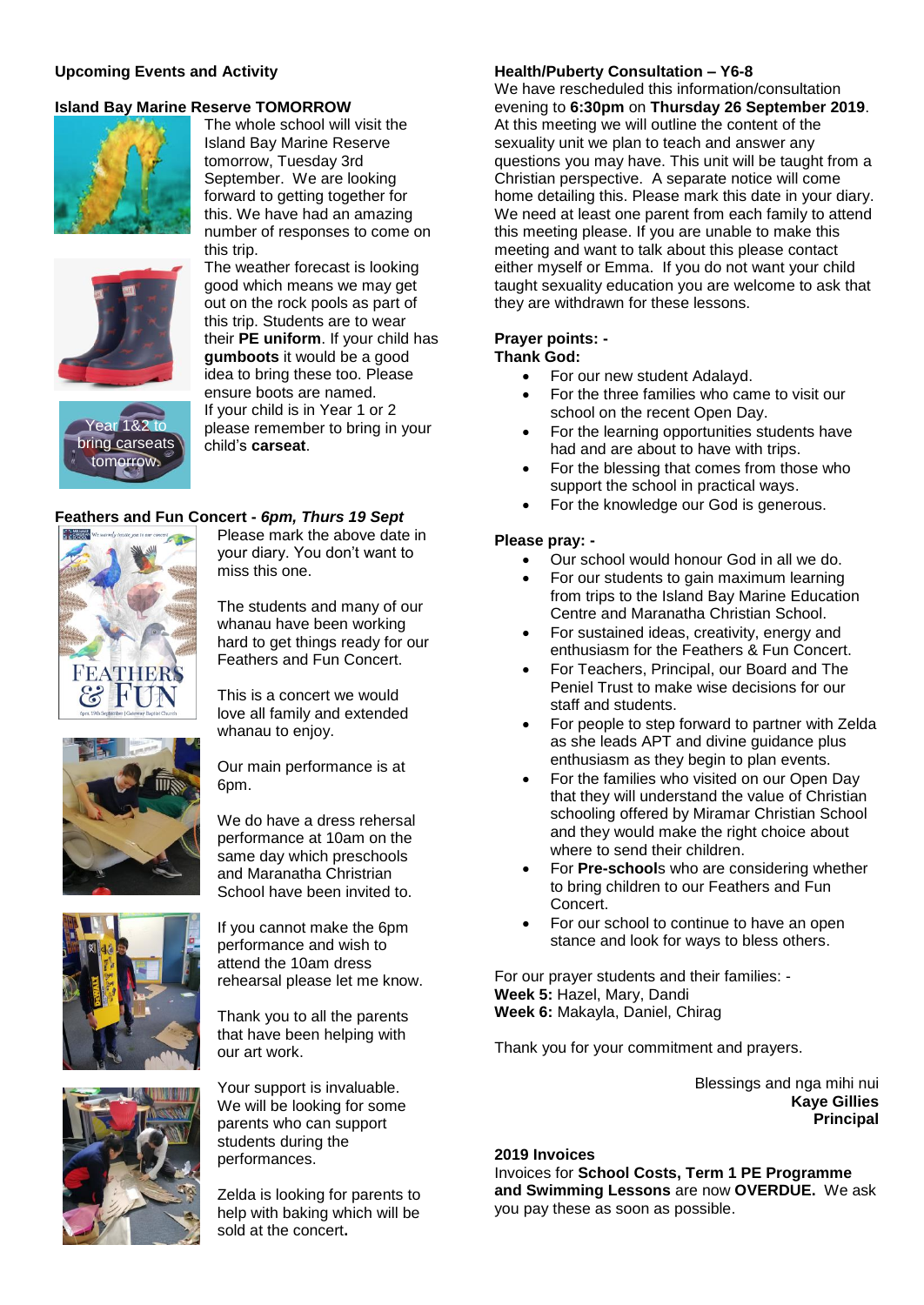Don't forget to turn on notifications on your phone to receive *instant* alerts from us via the Skool Loop App.





SKOOL Simple free download: In Google Play<br>or App Store search "Skool Loop" &<br>LOOP choose our school once installed



*S* Events SeCancellations SeNotices R Newsletters R Permission Slips  $\mathfrak{S}$  Instant notifications  $\mathfrak{S}$  Absentees **Simple free download:** Google play & App Store search **'Skool**<br><mark>op</mark>' & choose our school once installed

**MAKE IT COUNT** Save money by making and packing healthy snacks into your child's lunchbox

Time is a factor for all of us, but using convenience pre-packaged snacks for your child's<br>lunchbox could be costing you hundreds of dollars over the year!



#### SCHOOL DIARY

| <b>Every Mon</b>     | Prayer Group, Hall, 2:30pm                             |
|----------------------|--------------------------------------------------------|
| <b>Every Mon/Fri</b> | Wheels Day / Wear PE Uniform                           |
| <b>Every Wed</b>     | Subway ordered lunch (optional)                        |
| <b>Every Thurs</b>   | Technicraft (Yrs 7-8)                                  |
| <b>Every Fri</b>     | Music Lessons, 8:30am - 10:30am                        |
| <b>Every Fri</b>     | Assembly 2:15pm                                        |
| <b>Every Sun</b>     | 10am Gateway Baptist Church - all welcome              |
| <b>Sep</b>           |                                                        |
| Mon 2 Sep            | Swimming p.m.                                          |
| Mon 2 Sep            | BoT Mtg, 6:30pm, Staffroom                             |
| Tues 3 Sep           | Whole School Trip, Marine Education Centre, 9:40-11:45 |
| Wed 4 Sep            | Energise - Nutrition 11:30am - 12:50pm                 |
| Fri 6 Sep            | Sharing Assembly 2:15pm                                |
| Mon 9 Sep            | Swimming p.m.                                          |
| Fri 13 Sep           | Energise - Athletics 9:30am - 11:45am                  |
| Fri 13 Sep           | Assembly 2:15pm                                        |
| Mon 16-20 Sep        | Scholastic Book Fair Week                              |
| Mon 16 Sep           | Kauri Class Trip to Maranatha School                   |
| Mon 16 Sep           | Swimming p.m.                                          |
| Wed 18 Sep           | MCS Show Dress Rehearsal 9am @ Gateway                 |
| Thurs 19 Sep         | MCS Show Dress Rehearsal 9am @ Gateway                 |
| Thurs 19 Sep         | MCS Show 6pm @ Gateway                                 |
| Fri 20 Sep           | <b>Futsal Tournament</b>                               |
| Fri 20 Sep           | Assembly 2:15pm                                        |
| Tues 24 Sep          | MCS visiting Maranatha School 11am - 2pm               |
| Wed 25 Sep           | Capital E Performance @ MCS a.m.                       |
| Thurs 26 Sep         | Health/Puberty Consultation, 6:30pm in Kauri           |
| Fri 27 Sep           | Mufti Day (gold coin donation)                         |
| Fri 27 Sep           | Assembly 2:15pm                                        |
| Fri 27 Sep           | End of Term 3 (3pm Finish)                             |
| Oct                  |                                                        |
| Mon 14 Oct           | Term 4 starts (9am)                                    |

#### **Meet the Candidates - Greater Wellington Regional Council**

**When:** Tuesday **10th** September 2019 **Time:** 7.30pm **Where:** Gateway Baptist Church, 33 Park Road Miramar

#### **Meet the Candidates - Eastern Ward, Wellington City Council**

**When:** Tuesday **17th** September 2019 **Time:** 7.30pm **Where:** Gateway Baptist Church, 33 Park Road Miramar

#### **Unravelling the Adolescent Brain**

A Brainwave Trust seminar for coaches and instructors of young people. **When:** Sunday 22nd Sept **Time:** 3-4.30pm. **Where:** Uni of Otago, 23 Mein Street, Newtown. **Cost:** Tickets \$25 Explore the impacts and influences of adolescent development from the perspective of coaching and mentoring young people more effectively. [https://adolescent\\_brain\\_and\\_coach.eventbrite.com](https://adolescent_brain_and_coach.eventbrite.com/)

parentina \*ideas

### **An Anxious Kids Seminar is coming** to Wellington

Parenting expert, award-winning speaker and author of 11 books Michael Grose, together with wellbeing expert and researcher Dr. Jodi Richardson will be touring across Australia and New Zealand to present their evidence-based approach to managing kids' anxiety. Here they will sneak about the tools and strategies for helping children outlined in their recently released and highly acclaimed book Anxious Kids



### Who is this seminar for?

This seminar is ideal for parents. carers, teachers and other professionals who work with children. **Tuesday** 10 September 2019 Time

 $7<sub>pm</sub> - 9<sub>pm</sub>$ 

Date

Location **Scots College** 1 Monorgan Road Strathmore Park

Tickets **→ \$39.95 AU** 

 $\hat{\ll}$  For more information and tickets visit